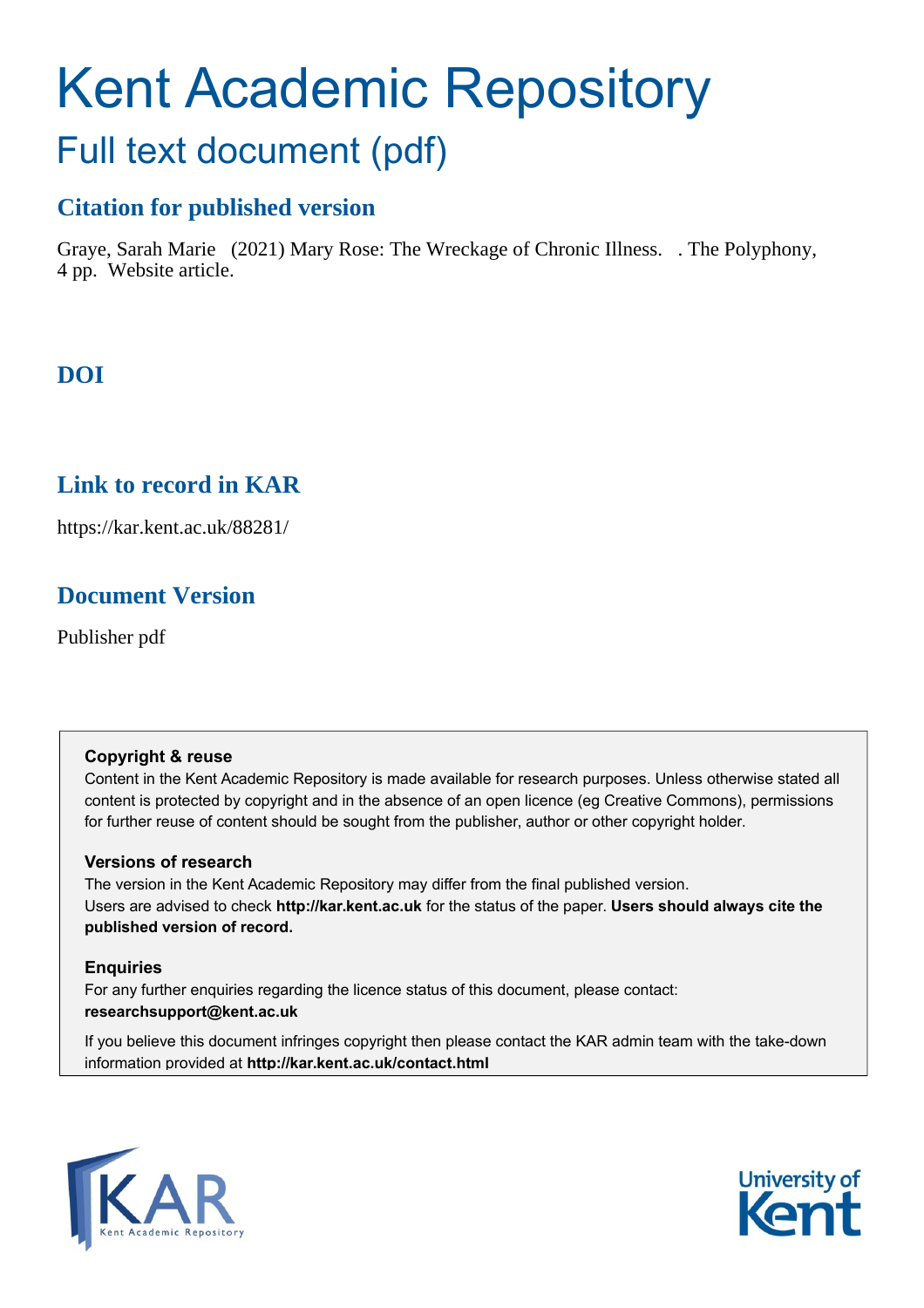## *Novelist Sarah Marie Graye discusses how the Mary Rose ship helped her reconceive chronic illness and trauma*

I was one month short of my seventh birthday when the [Mary Rose ship](https://maryrose.org/) was raised from the seabed in October 1982. She had sunk in The Solent – the five-mile-wide stretch of water between Portsmouth and the Isle of Wight – over four hundred years earlier.

We weren't allowed to watch TV before school, so I had to wait until I got home that evening to see the spectacle on children's TV programme *[Blue Peter](https://en.wikipedia.org/wiki/Blue_Peter)*.

I was so excited as I waited for the ship to emerge from the water, only to be dismayed by what I saw. I'd been expecting a war ship like the pictures we'd been shown at school, not a decimated wreck. I had no comprehension of just how large the discovered wreckage was; to my childish eyes, it was just a piece of wood. I was devastated. I can remember running up to my room, throwing myself on my bed, and sobbing my eyes out.



What I expected the Mary Rose ship to look like.

Credit: The Mary Rose Trust/Geoff Hunt PPRSMA. Image published with permission from the Mary Rose Trust.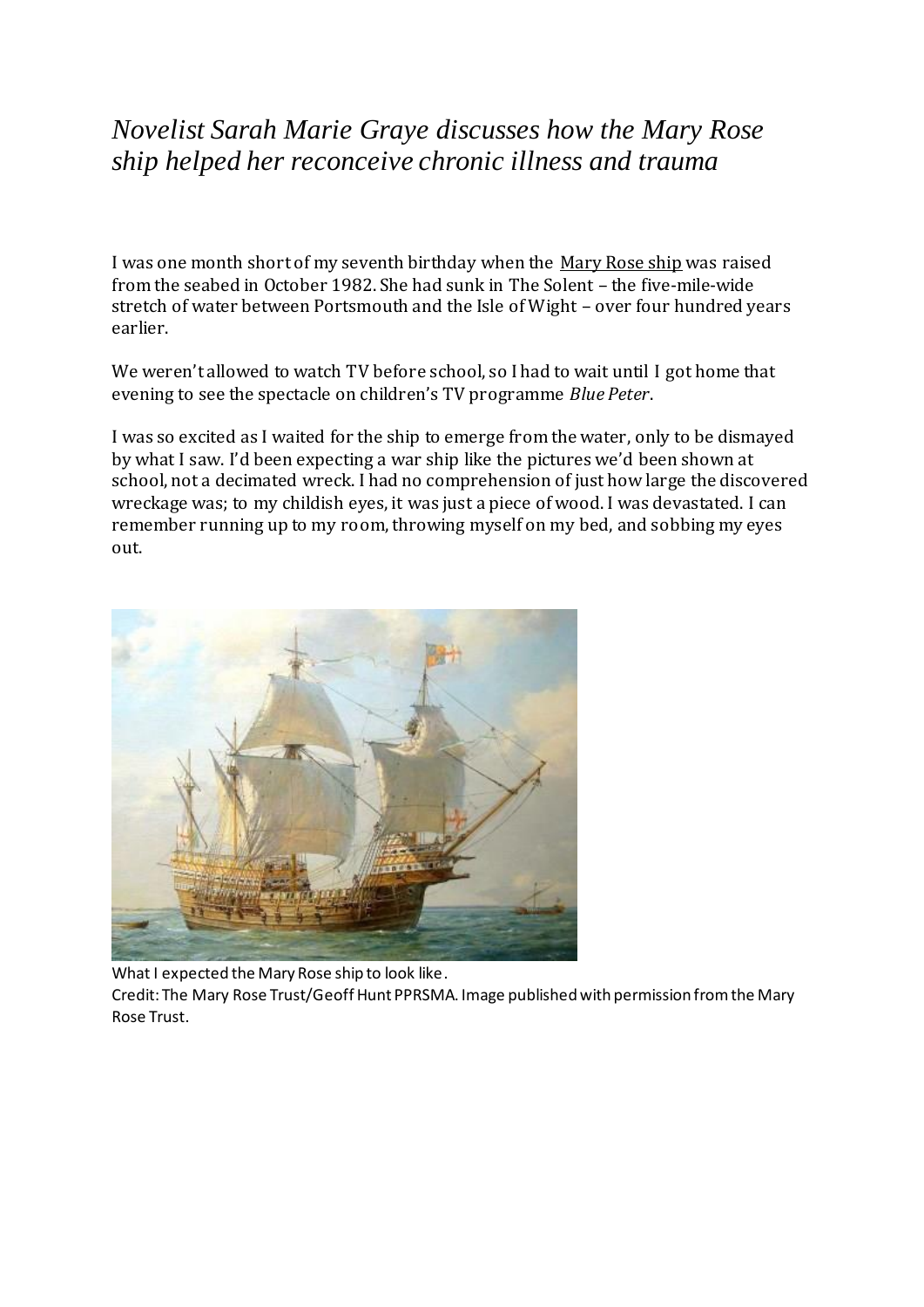

The wreck of the Mary Rose being lifted from the water. Credit: The Mary Rose Trust. Image published with permission from the Mary Rose Trust.

My father followed me upstairs and sat on the edge of the bed, ready to console me. He explained the Mary Rose ship was not only valid in her new form, but just as important as she had been before. Had she not sunk, we would have lost her to time – as we did with the rest of Henry VIII's fleet – and we'd not have the opportunity to learn from a wreckage that had effectively been sealed in time for over four centuries.

I didn't really grasp the point my father was making, but knowing the ship was still valuable went some way to soothe me.

Fast-forward twenty-five years, and I found myself in hospital having lung surgery for a newly diagnosed recurrent pneumothorax (collapsed lung). The damaged part of my lung was sent for biopsy and the resulting diagnosis was idiopathic emphysema with focal collapse and fibrosis: a life-limiting health condition that would probably be the cause of my death.

Overnight, my life had changed irrevocably.

Dealing with the physical side of being ill – surgeries, treatments, drugs, physio – was relatively straight forward; the mental and emotional side was not. I didn't know how to adjust from being a "well person" to suddenly being a "chronically ill person": my life was falling apart, and I had to somehow learn to live with the aftermath.

Once again, my father came to my rescue. He reminded me of the Mary Rose ship. Yes, I might be different now, but the new version of me was still just as valid. I realised that in some ways my life had changed beyond comprehension, and yet I was still me.

I was also conscious that being in hospital was triggering flashbacks from my childhood. I thought I'd left those memories behind, but for some reason they were now flooding